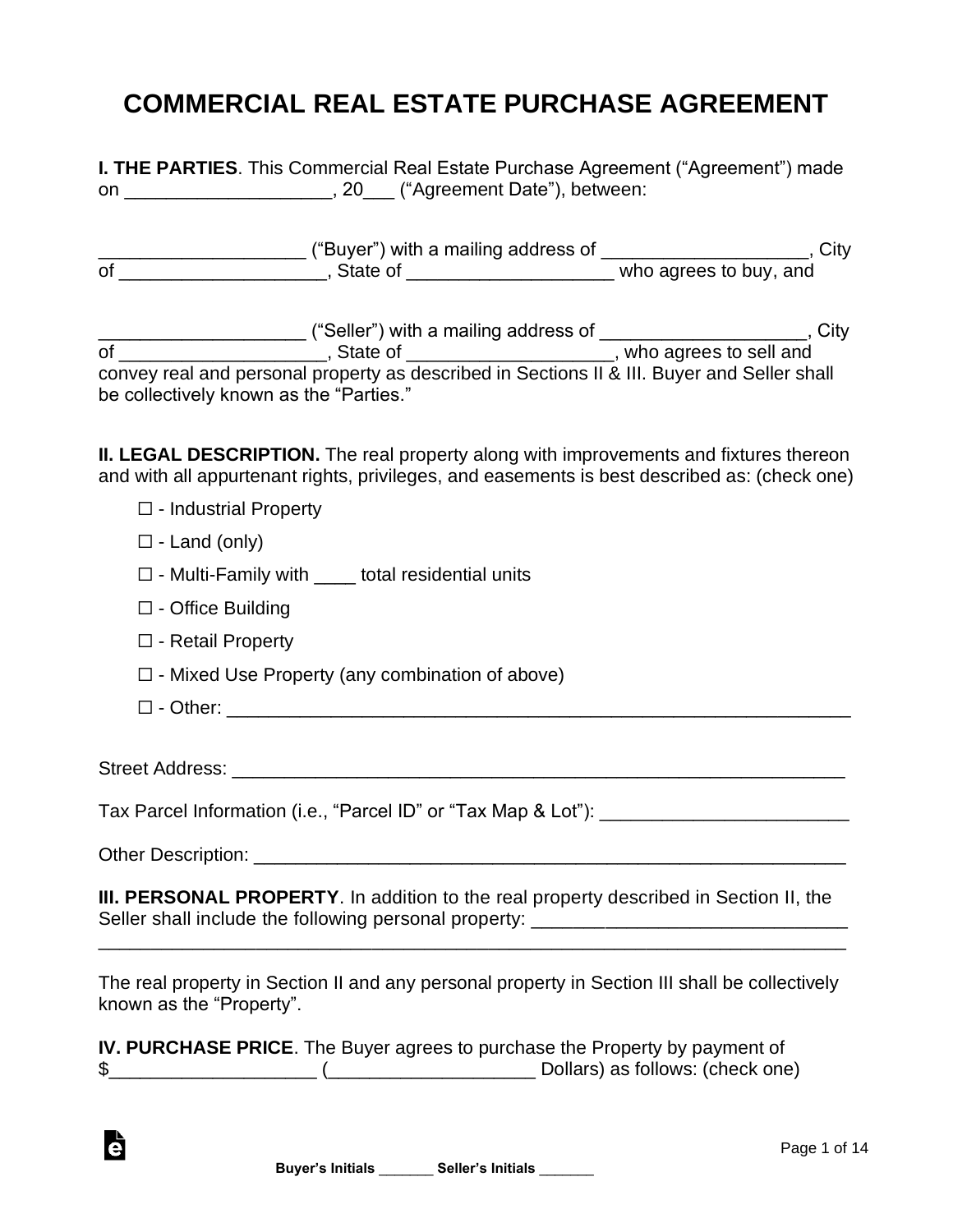☐ - **All Cash Offer**. No loan or financing of any kind is required in order to purchase the Property. Buyer shall provide Seller written third (3rd) party documentation verifying sufficient funds to close no later than \_\_\_\_\_\_\_\_\_\_\_\_\_\_\_\_\_\_\_\_\_, 20\_\_\_, at

 $\Box$  ∆ AM  $\Box$  PM. Seller shall have three (3) calendar days after the receipt of such documentation to notify Buyer, in writing, if the verification of funds is not acceptable. If Buyer fails to provide such documentation, or if Seller finds such verification of funds is not acceptable, Seller may terminate this Agreement. Failure of Seller to provide Buyer written notice of objection to such verification shall be considered acceptance of verification of funds.

☐ - **Bank Financing**. The Buyer's ability to purchase the Property is contingent upon the Buyer's ability to obtain financing under the following conditions:

a.) **Loan Application**. Buyer agrees, within a reasonable time, to make a good faith loan application with a credible financial institution;

b.) **Contingency**. If Buyer does not reveal a fact of contingency to the lender and this purchase does not record because of such nondisclosure after initial application, the Buyer shall be in default;

c.) **Letter**. On or before \_\_\_\_\_\_\_\_\_\_\_\_\_\_\_\_\_\_\_\_, 20\_\_\_, the Buyer will provide the Seller a letter from a credible financial institution verifying a satisfactory credit report, acceptable income, source of down payment, availability of funds to close, and that the loan approval  $\Box$  **is**  $\Box$  **is not** contingent on the lease, sale, or recording of another property;

d.) **Failure to Produce**. In the event the Buyer fails to produce the aforementioned letter or other acceptable verification by the date above in Section IV(c), this Agreement may be terminated at the election of the Seller with written notice provided to the Buyer within \_\_\_\_ calendar days from the date in Section IV(c);

e.) **Seller's Approval**. Buyer must obtain Seller's approval, in writing, to any change to the letter described in Section IV(c) regarding the financial institution, type of financing, or allocation of closing costs; and f.) **Fees**. Buyer agrees to pay all fees and satisfy all conditions in a timely manner required by the financial institution for processing the loan application. Buyer agrees the interest rate offered by a lender or the availability of any financing program is not a contingency of this Agreement, so long as Buyer qualifies for the financing herein agreed. The availability of any financing program may change at any time. Any licensed real estate agent hired by either party is not responsible for representations or guarantees as to the availability of any loans, project, and/or property approvals or interest rates.

☐ - **Seller Financing**. Seller agrees to provide financing to the Buyer under the following terms and conditions:

a.) **Loan Amount**: \$\_\_\_\_\_\_\_\_\_\_\_\_\_\_\_\_\_\_\_\_\_\_

è

- b.) **Down Payment**: \$\_\_\_\_\_\_\_\_\_\_\_\_\_\_\_\_\_\_\_\_\_\_
- c.) **Interest Rate** (per annum): \_\_\_\_%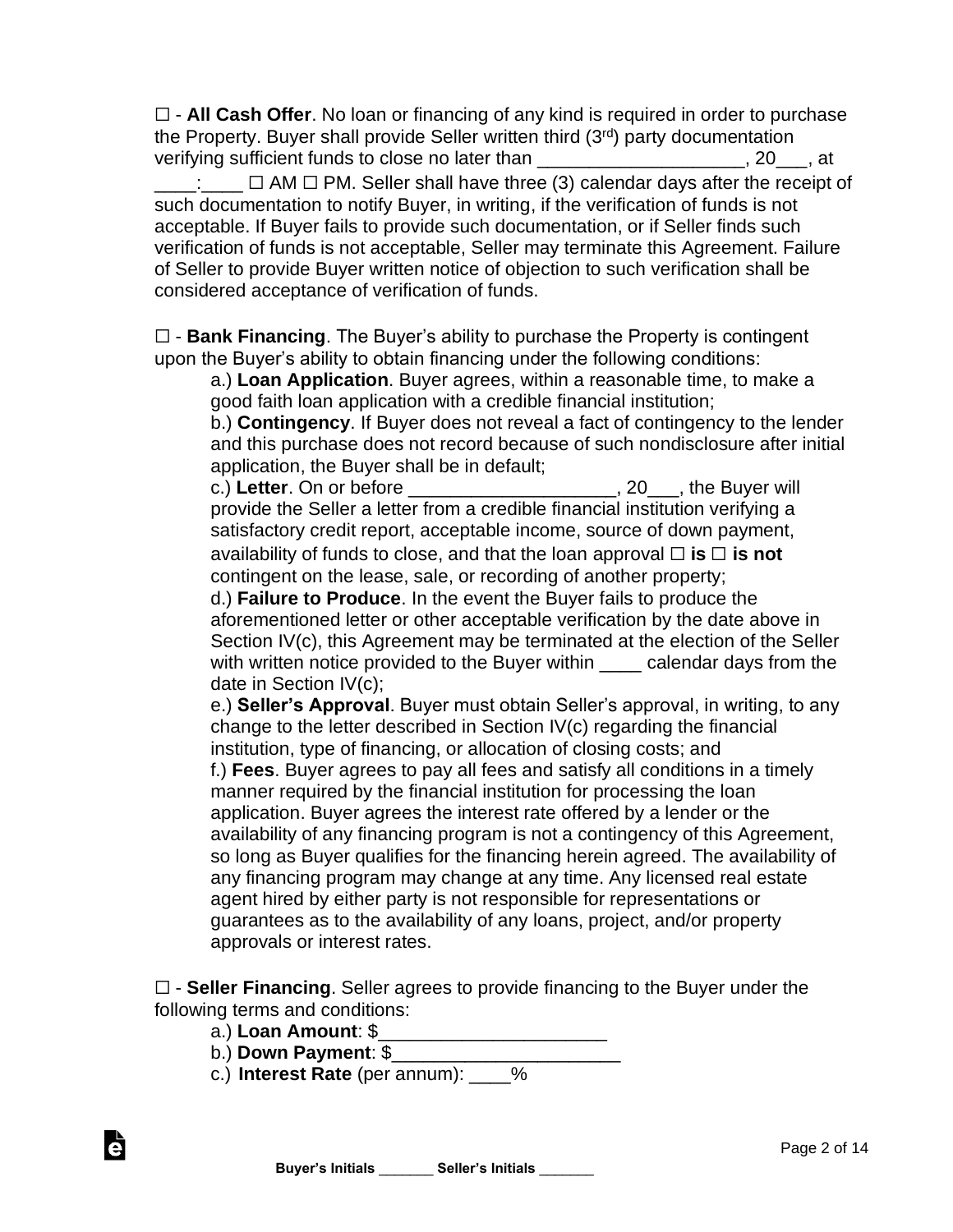d.) **Term**: \_\_\_\_ ☐ Months ☐ Years

e.) **Documents**: The Buyer shall be required to produce documentation, as required by the Seller, verifying the Buyer's ability to purchase according to the Purchase Price and the terms of the Seller Financing. Therefore, such Seller Financing is contingent upon the Seller's approval of the requested documentation to be provided on or before the same state of the set of the state of the state of the state of t The Seller shall have until \_\_\_\_\_\_\_\_\_\_\_\_\_\_\_\_\_\_\_\_\_\_, 20\_\_\_, to approve the Buyer's documentation. In the event the Buyer fails to obtain Seller's approval, this Agreement shall be terminated with the Buyer's Earnest Money being returned within five (5) calendar days.

**V. EARNEST MONEY DEPOSIT**. After acceptance by all Parties, the Buyer agrees to make a payment in the amount of \$\_\_\_\_\_\_\_\_\_\_\_\_\_\_\_\_\_\_\_\_\_\_\_\_\_\_\_\_\_\_\_ as consideration by \_\_\_\_\_\_\_\_\_\_\_\_\_\_\_\_\_\_\_\_, 20\_\_\_, at \_\_\_\_:\_\_\_\_ ☐ AM ☐ PM ("Earnest Money"). The Earnest Money shall be applied to the Purchase Price at Closing and subject to the Buyer's ability to perform under the terms of this Agreement. Any Earnest Money accepted □ **is** □ is not required to be placed in a separate trust or escrow account in accordance with State law. The Earnest Money shall be held by law. The Earnest Money shall be held by **Example 20** 

a.) **Return of Deposit**. Unless otherwise specified in this Agreement, in the event any condition of this Agreement is not met and the Buyer has fulfilled any required notice obligation in a timely manner regarding the condition having not been met, the Escrow Money shall be returned in accordance with State law.

**VI. INSPECTION PERIOD**. Buyer shall be under no obligation to purchase the Property or otherwise perform under this Agreement unless Buyer determines the Property to be, in all respects, suitable for its intended purposes. The decision as to whether the Property is suitable for its intended purposes shall be the sole decision of Buyer, determined in the absolute discretion of Buyer, with Buyer's decision being final and binding upon both Parties. Buyer shall have until \_\_\_\_\_\_\_\_\_\_\_\_\_\_\_\_\_\_\_\_\_, 20\_\_\_, at \_\_\_\_: \_\_\_ □ AM □ PM to notify Seller of its termination of this Agreement due to Buyer's determination that the Property is unsuitable for its intended purpose ("Inspection Period"). In the event Buyer elects to terminate this Agreement, Buyer shall provide written notice of termination to Seller prior to the expiration of the Inspection Period. In the event Buyer provides said notice of termination, Seller and any Escrow Agent shall be obligated to return the Escrow Money to the Buyer as provided in Section V hereof, and neither party shall have any further rights or obligations under this Agreement. In the event Buyer does not submit written notice of termination prior to the expiration of the Inspection Period, the Buyer shall be deemed to be satisfied with its inspections of the Property and this contingency shall be deemed to be fulfilled. The Seller, at no expense, shall fully cooperate with Buyer in obtaining any and all approvals required from any Federal, State, or Local Government ("Governmental Approvals") necessary for Buyer to satisfy their needs during the Inspection Period for the suitability of the Property. Said Governmental Approvals shall be obtained during the Inspection Period unless the Parties agree otherwise. Any additional agreements related to this Section must be done in writing and attached to this Agreement.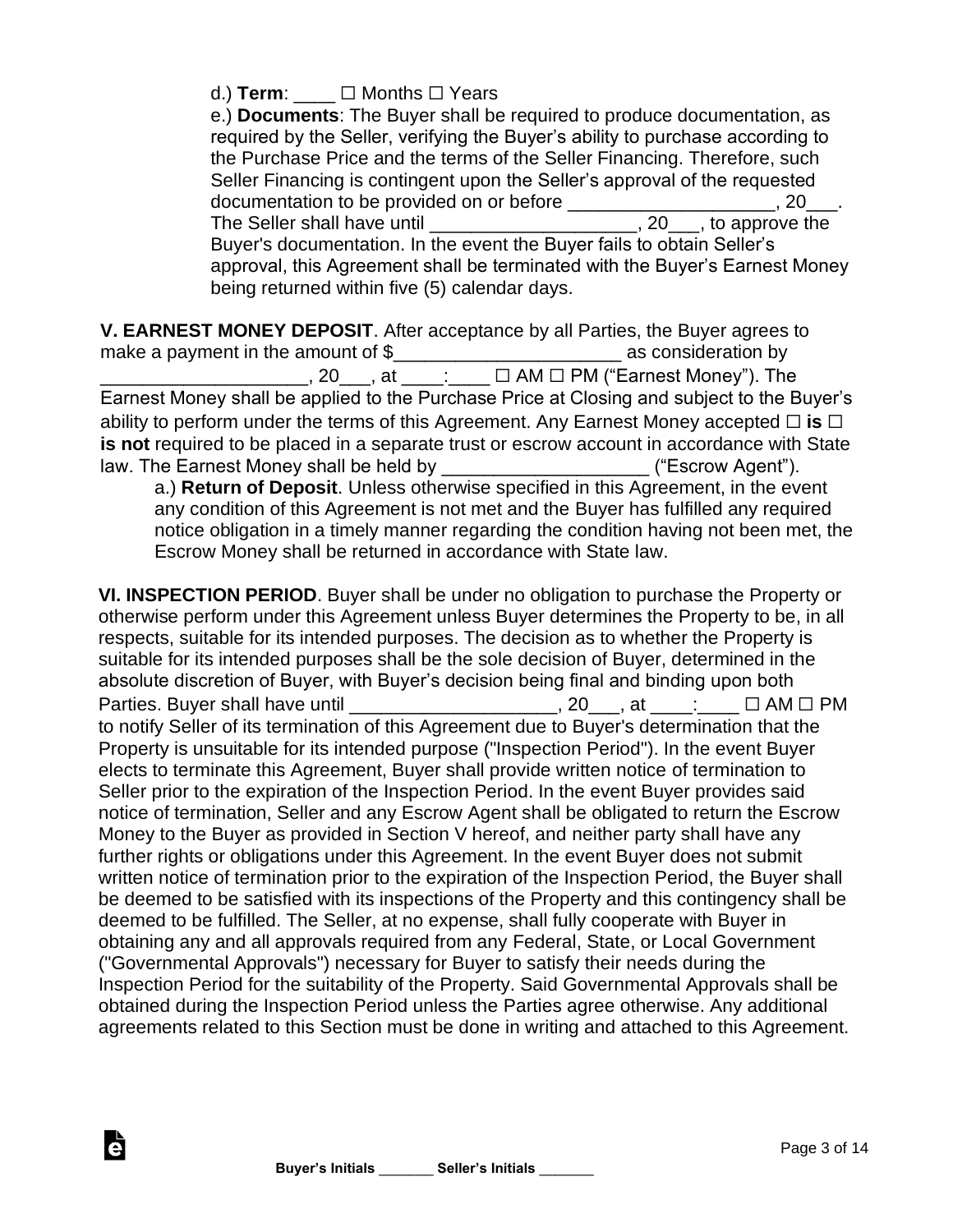**VII. SELLER'S DISCLOSURES**. In order to meet the Buyer's obligations during the Inspection Period, the Seller shall be required to provide the following documents and records, to the extent they are within the possession or control of the Seller, at the Seller's sole cost and expense:

a.) **Title Commitment**. A title commitment ("Title Commitment") from a title company selected by the Seller to the Buyer's approval ("Title Company"), together with a copy of each instrument, agreement or document listed as an exception to title in such Title Commitment;

b.) **Disclosure Statement**. A disclosure statement of the Property signed and dated by the Seller;

c.) **Other Agreements**. A true and correct copy of all management agreements and contracts affecting the Property;

d.) **Studies and Reports**. All copies in the Seller's possession of studies and/or reports which have previously been performed in connection with or for the Property, including without limitation, environmental reports, soils studies, seismic studies, physical inspection reports, site plans and surveys, and identification of such studies of which the Seller is aware but that are not in their possession;

e.) **Written Notices**. All copies of written notices relating to a violation of a Local, State, or Federal law including, without limitation, environmental laws relating to land use, zoning compliance, or building codes;

f.) **Water Rights**. Water rights and/or water shares used in connection with the Property;

g.) **Copies of Leases**. Copies of all current leases together with any ongoing evictions or legal matters related to the Property; and

h.) **Other Documents**. Any other documents related to the Property that could serve as evidence to adversely affect its value.

Seller shall be required to provide the aforementioned disclosures within ealendar days after the Effective Date of this Agreement.

**VIII. TITLE**. Merchantable title shall be conveyed by \_\_\_\_\_\_\_\_\_\_\_\_\_\_\_\_\_\_\_\_\_\_ deed, subject to conditions, zoning, restrictions, and easements of record, if any, which do not interfere with or restrict the existing use of the Property.

a.) **Title Insurance**. At the ☐ Seller's expense ☐ Buyer's expense ☐ Shared expense of both Parties, the Seller shall provide the Buyer with a standard owner's policy insuring marketable title in the amount of the Purchase Price. If any matter disclosed by the Title Commitment adversely and materially affects the value of the Premises or Buyer's intended use of the Property, the Buyer shall have the right to terminate this Agreement by giving the Seller written notice within \_\_\_\_ calendar days after copies of the Title Commitment, in accordance with Section VII, are delivered to the Buyer; otherwise, the Buyer's right to terminate this Agreement pursuant to this Section shall be deemed to have been waived. A matter disclosed on the Title Commitment that is in the form of a lien that is liquidated in amount, and that can be readily discharged, shall not be grounds for termination of this Agreement by Buyer under this Section so long as the Seller discharges such lien(s) at Closing.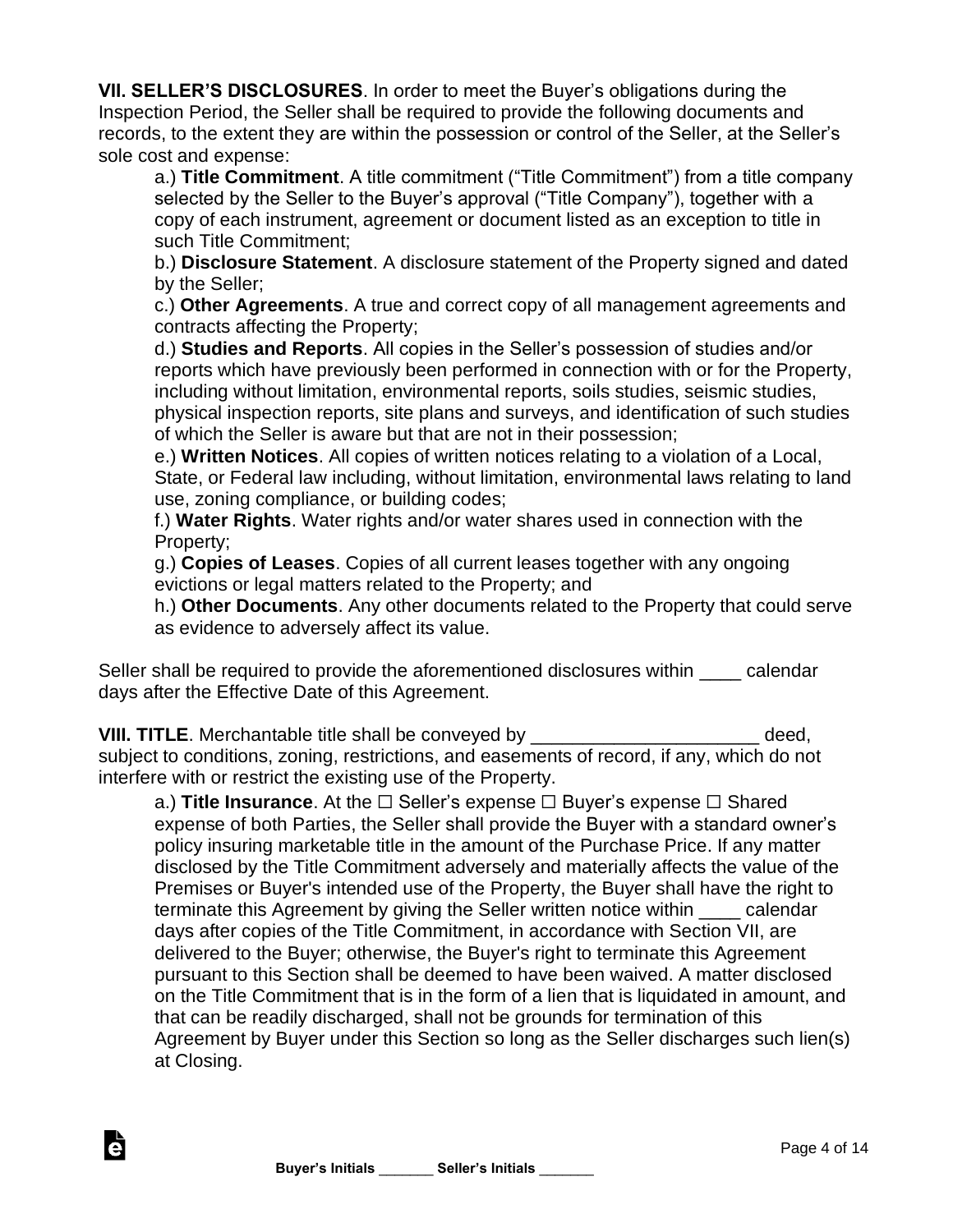## **IX. SURVEY**. The Parties agree that: (check one)

☐ - **Seller's Recorded Surveys are Satisfactory**. The Parties agree that the survey provided in accordance with Section VII from the Seller's records shall be adequate to fulfill the survey obligations of the Buyer. If a survey is not provided by the Seller, a new survey shall be requested and provided to the Buyer at the expense of the Seller.

☐ - **New Survey Requested**. Buyer will, at the ☐ Seller's ☐ Buyer's ☐ Shared expense and within a timeframe allowed to deliver and examine title evidence, obtain a certified survey of the Property from a certified and registered surveyor within the State. If the survey reveals encroachments on the Property or that the improvements encroach on the lands of another, such encroachments will constitute a title defect. The Buyer shall have the right to terminate this Agreement with written notice to the Seller within calendar days of being notified of said title defect.

**X. CURE PERIOD**. Prior to any claim for default being made, either the Buyer or Seller will have an opportunity to cure any alleged default. If either Buyer or Seller fails to comply with any provision of this Agreement, the other party will deliver written notice to the noncomplying party specifying such non-compliance. The non-complying party shall have \_\_\_\_ calendar days after delivery of such notice to cure the non-compliance.

**XI. CLOSING**. The purchase of the Property shall be closed on

20  $\ldots$  at  $\ldots$   $\Box$  AM  $\Box$  PM or earlier at the office of a title company to be agreed upon by the Parties ("Closing"). Any extension of the Closing must be agreed upon, in writing, by Buyer and Seller. Real estate taxes, rents, dues, fees, and expenses relating to the Property for the year in which the sale is closed shall be paid by the Seller and prorated as of the Closing.

a.) **Closing Costs**. The costs attributed to the Closing of the Property shall be the responsibility of ☐ **Buyer** ☐ **Seller** ☐ **Both Parties**. The fees and costs related to the Closing shall include, but not be limited to, a title search (including the abstract and any owner's title policy), preparation of the deed, transfer taxes, recording fees, and any other costs by the title company that is in standard procedure with conducting the sale of a property.

**XII. SALE OF BUYER'S PROPERTY**. Performance under this Agreement: (check one)

☐ - **Shall not** be contingent upon the Buyer selling another property.

|            | $\square$ - Shall be contingent upon the Buyer selling another property with a mailing |            |
|------------|----------------------------------------------------------------------------------------|------------|
| address of | . Citv of                                                                              | . State of |
|            | calendar days from the Effective Date.<br>within                                       |            |

**XIII. ASSIGNABILITY**. This Agreement is: (check one)

à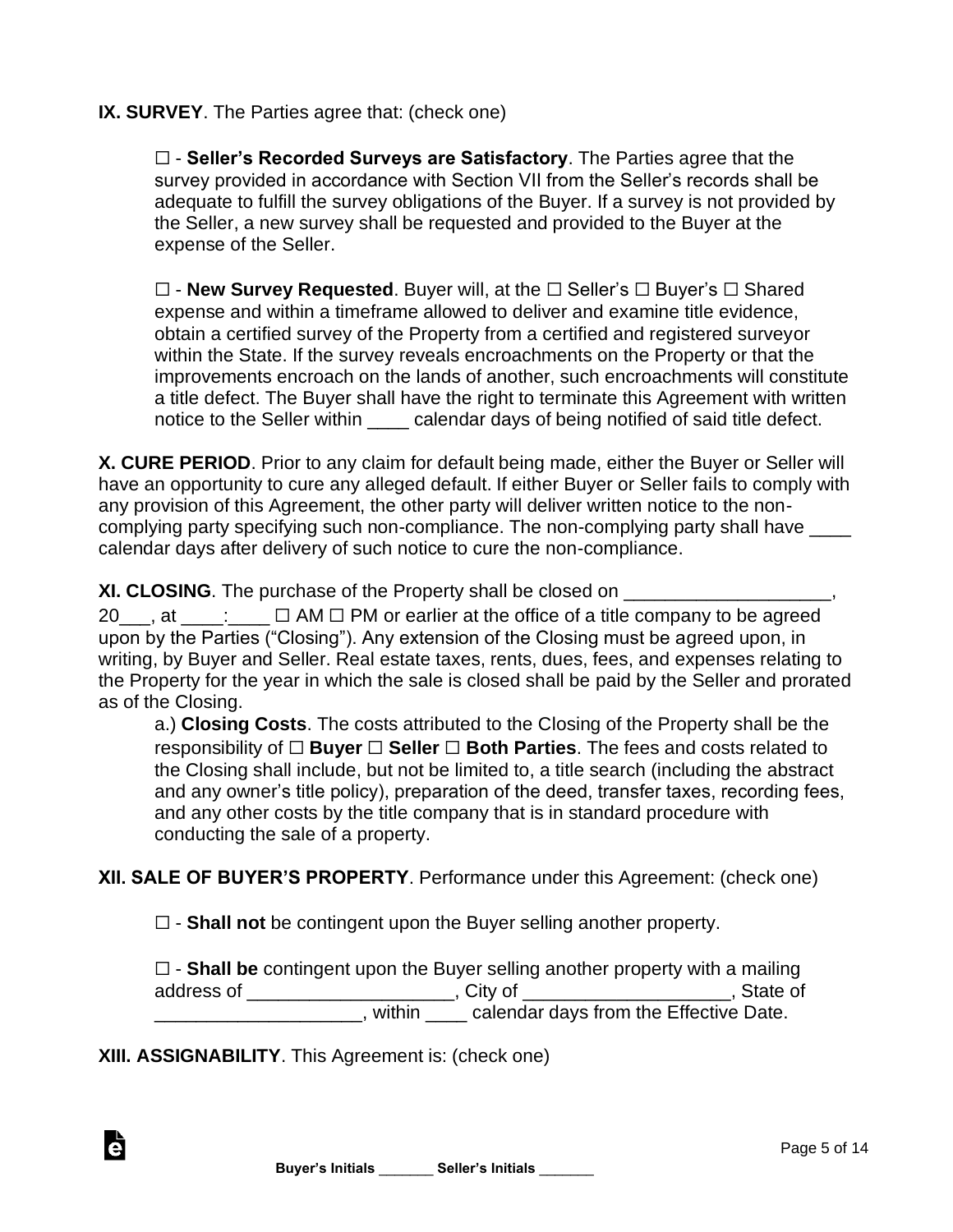☐ - **Assignable**. If this Agreement may be assignable, the Buyer shall deliver a copy of the assignment agreement to the Seller at least \_\_\_\_ calendar days prior to Closing.

## ☐ - **Not Assignable**.

**XIV. NOTICES**. All notices shall be in writing and may be delivered by the following acceptable method(s): (check all that apply)

- $\Box$  F-Mail
- $\Box$  Certified Mail (with return receipt)
- ☐ Personal Delivery
- ☐ Other: \_\_\_\_\_\_\_\_\_\_\_\_\_\_\_\_\_\_\_\_\_\_\_\_\_\_\_\_\_\_\_\_\_\_\_\_\_\_\_\_\_\_\_\_\_\_\_\_\_\_\_\_\_\_\_\_\_\_

Such notices shall be sent to the respective Parties' mailing addresses listed in Section I unless otherwise listed below:

Buyer: \_\_\_\_\_\_\_\_\_\_\_\_\_\_\_\_\_\_\_\_\_\_\_\_\_\_\_\_\_\_\_\_\_\_\_\_\_\_\_\_\_\_\_\_\_\_\_\_\_\_\_\_\_\_\_\_\_\_\_\_\_\_\_\_\_\_

Seller: \_\_\_\_\_\_\_\_\_\_\_\_\_\_\_\_\_\_\_\_\_\_\_\_\_\_\_\_\_\_\_\_\_\_\_\_\_\_\_\_\_\_\_\_\_\_\_\_\_\_\_\_\_\_\_\_\_\_\_\_\_\_\_\_\_\_

è

**XV. CONVEYANCE**. Upon performance by the Buyer of the closing obligations specified herein, the Seller shall convey marketable title of the Property to the Buyer by the deed mentioned in Section VIII, including, but not limited to, oil, gas, and other mineral rights, subject only to building and use restrictions, easements, and restrictions of record, if any.

**XVI. ENVIRONMENTAL WARRANTY, DISCLOSURES AND INDEMNIFICATION**. To the best of Seller's knowledge, there are no areas of the Property where hazardous substances or hazardous wastes, as such terms are defined by applicable Federal, State, and Local statutes and regulations, have been disposed of, released, or found. No claim has been made against Seller with regard to hazardous substances or wastes as set forth herein, and Seller is not aware that any such claim is current or ever has been threatened. Seller shall inform Buyer, to the best of Seller's knowledge, of any hazardous materials or release of any such materials into the environment, and of the existence of any underground structures or utilities which are or may be present on the Property.

**XVII. SELLER'S WARRANTIES, REPRESENTATIONS AND COVENANTS**. As an inducement to Buyer to enter into this Agreement and to purchase the Property, Seller warrants, represents, and covenants to Buyer, as follows:

a.) **Authority**. Seller: (i) if an entity, is a lawfully constituted entity, duly organized, validly existing, and in good standing under the laws of the State of Governing Law or another State; (ii) has the authority and power to enter into this Agreement and to consummate the transactions contemplated herein; and (iii) upon execution hereof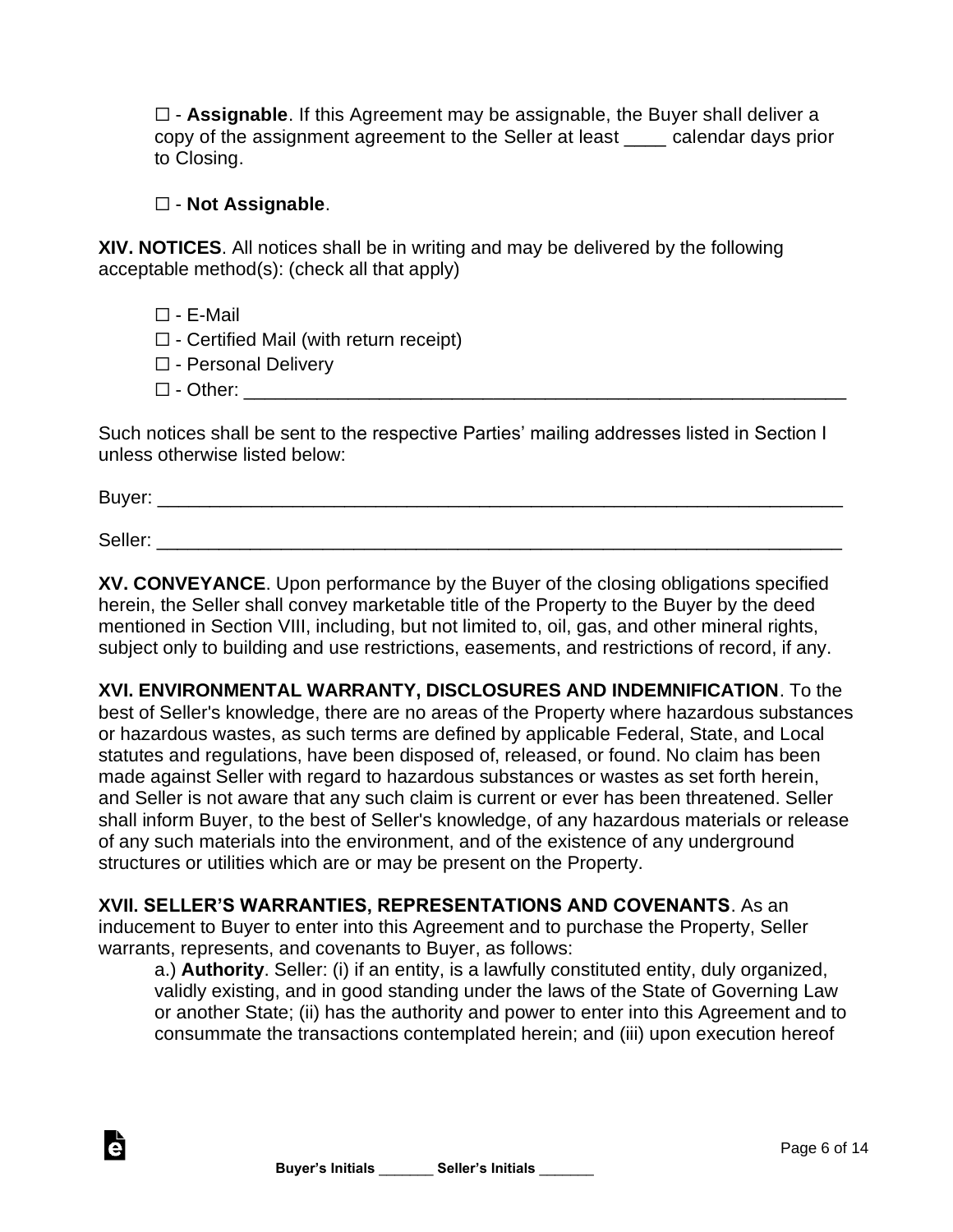will be legally obligated to Buyer in accordance with the terms and provisions of this Agreement.

b.) **Title and Characteristics of Property**. Seller, as of the date of execution of this Agreement, owns the Property in fee simple and has marketable and good title of public record and, in fact, the Property at Closing shall have the title status as described in Section VIII of this Agreement.

c.) **Conflicts**. The execution and entry into this Agreement, the execution and delivery of the documents and instruments to be executed and delivered by Seller at the Closing, and the performance by Seller of Seller's duties and obligations under this Agreement and of all other acts necessary and appropriate for the full consummation of the purchase and sale of the Property as contemplated herein, are consistent with and not in violation of, and will not create any adverse condition under any contract, agreement or other instrument to which Seller is a party, or any judicial order or judgment of any nature by which Seller is bound. At Closing, all necessary and appropriate action will have been taken by Seller authorizing and approving the execution of and entry into this Agreement, the execution and delivery by Seller of the documents and instruments to be executed by Seller at Closing, and the performance by Seller of Seller's duties and obligations under this Agreement and of all other acts necessary and appropriate for the consummation of the purchase and sale of the Property as contemplated herein.

d.) **Condemnation**. The Seller has received no notice of, nor is Seller aware of, any pending, threatened or contemplated action by any governmental authority or agency having the power of eminent domain, which might result in any part of the Property being taken by condemnation or conveyed in lieu thereof.

e.) **Litigation**. There is no action, suit or proceeding pending or, to Seller's knowledge, threatened by or against or affecting Seller or the Property, which does or will involve or affect the Property or title thereto. Seller will defend, indemnify, and otherwise hold Buyer harmless from any and all claims of any person due to, arising out of or relating to the Property, including any and all costs, expenses, and attorneys' fees which Buyer may incur as a result of Seller's breach of its warranty hereunder. Seller will, promptly upon receiving any such notice or learning of any such contemplated or threatened action, give Buyer written notice thereof.

f.) **Assessments and Taxes**. No assessments have been made against any portion of the Property which are unpaid (except ad valorem taxes for the current year), whether or not they have become liens, and Seller shall notify Buyer of any such assessments which are brought to Seller's attention after the execution of this Agreement. The Seller will pay or cause to be paid promptly all City, State, and County ad valorem taxes and similar taxes and assessments, all sewer and water charges, and all other governmental charges levied or imposed upon or assessed against the Property which are due on or prior to the Closing.

g.) **Boundaries**. (i) There is no dispute involving or concerning the location of the lines and corners of the Property; (ii) to Seller's knowledge there are no encroachments on the Property and no portion of the Property is located within any "Special Flood Hazard Area" designated by the United States Department of Housing and Urban Development and/or Federal Emergency Management Agency, or in any area similarly designated by any agency or other governmental authority;

è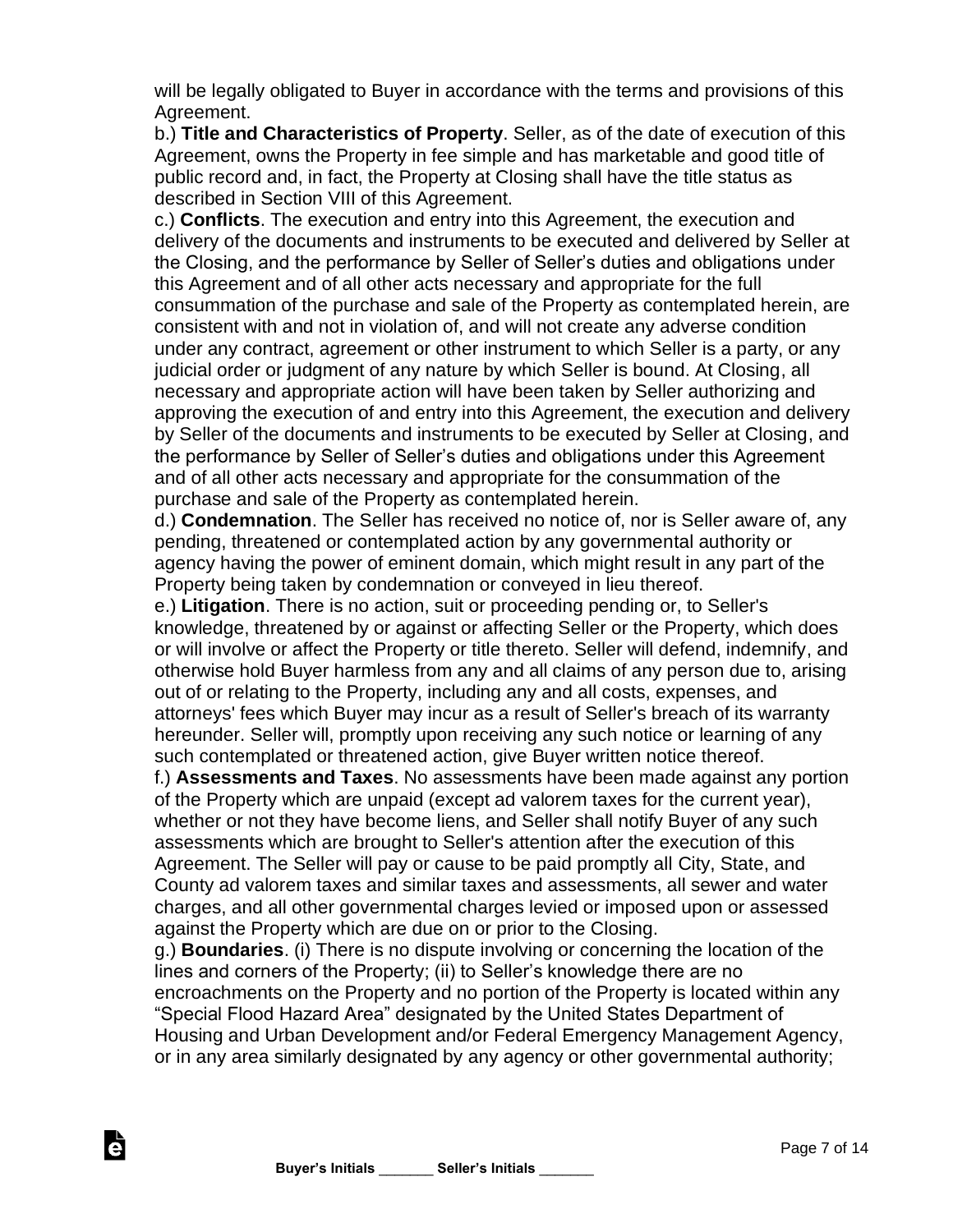and (iii) no portion of the Property is located within a watershed area imposing restrictions upon the use of the Property or any part thereof.

h.) **No Violations**. The Seller has received no notice there are any violations of State or Federal laws, municipal or county ordinances, or other legal regulations or requirements with respect to the Property, including those violations referenced in Paragraph 7 above. The Seller has received no notice (oral or written) that any municipality or governmental or quasi-governmental authority has determined that there are such violations. In the event Seller receives notice of any such violations affecting the Property prior to the Closing, Seller shall promptly notify Buyer thereof, and shall promptly and diligently defend any prosecution thereof and take any and all necessary actions to eliminate said violations.

i.) **Foreign Ownership**. Seller is not a "foreign person" as that term is defined in the U.S. Internal Revenue Code of 1986, as amended, and the regulations promulgated pursuant thereto, and Buyer has no obligation under Section 1445 of the U.S. Internal Revenue Code of 1986, as amended, to withhold and pay over to the U.S. Internal Revenue Service any part of the "amount realized" by Seller in the transaction contemplated hereby (as such term is defined in the regulations issued under said Section 1445).

j.) **Prior Options**. No prior options or rights of first refusal have been granted by Seller to any third parties to purchase or lease any interest in the Property, or any part thereof, which are effective as of the execution date.

k.) **Mechanics and Materialmen**. At Closing, Seller will not be indebted to any contractor, laborer, mechanic, materialmen, architect, or engineer for work, labor, or services performed or rendered, or for materials supplied or furnished, in connection with the Property for which any person could claim a lien against the Property and shall not have done any work on the Property within one-hundred twenty (120) days prior to Closing.

**XVIII. BUYER'S WARRANTIES, REPRESENTATIONS AND COVENANTS**. Buyer: (i) if

an entity, is a lawfully constituted entity, duly organized, validly existing, and in good standing under the laws of the State of Governing Law or another state; (ii) has the authority and power to enter into this Agreement and to consummate the transactions contemplated herein; and (iii) upon execution hereof will be legally obligated to Seller in accordance with the terms and provisions of this Agreement.

a.) **Conflicts**. The execution and entry into this Agreement, the execution and delivery of the documents and instruments to be executed and delivered by Buyer at the Closing, and the performance by Buyer of Buyer's duties and obligations under this Agreement and of all other acts necessary and appropriate for the full consummation of the purchase and sale of the Property as contemplated herein, are consistent with and not in violation of, and will not create any adverse condition under any contract, agreement or other instrument to which Buyer is a party, or any judicial order or judgment of any nature by which Buyer is bound. At Closing, all necessary and appropriate action will have been taken by Buyer authorizing and approving the execution of and entry into this Agreement, the execution and delivery by Buyer of the documents and instruments to be executed by Buyer at Closing, and the performance by Buyer of Buyer's duties and obligations under this Agreement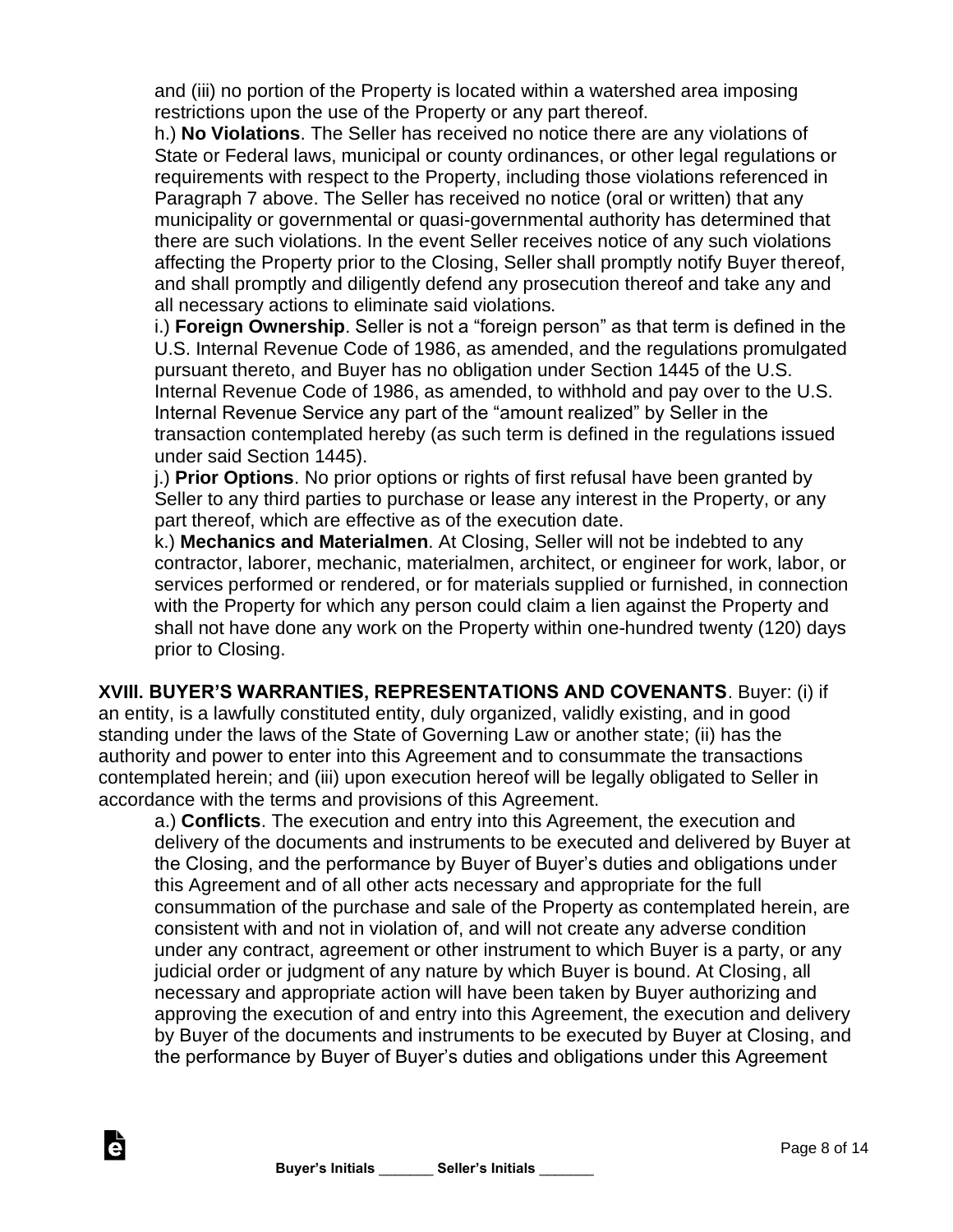and of all other acts necessary and appropriate for the consummation of the purchase and sale of the Property as contemplated herein.

**XIX. ESCROW AGENT**. The Parties authorize the Escrow Agent to receive, deposit, and hold funds and other property in escrow, including Earnest Money, that is subject to collection and disburse them in accordance with the terms of this Agreement. The Parties agree that the Escrow Agent will not be liable to any person for misdelivery of Escrow Money to the Buyer and the Seller, unless the misdelivery is due to the Escrow Agent's willful breach of this Agreement or gross negligence. If the Escrow Agent has doubt as to their duties or obligations under this Agreement, Escrow Agent may, at their sole decision:

a.) **Hold the Escrow Money**. Hold any Escrow Money until the Parties mutually agree to its disbursement or until a court of competent jurisdiction or arbitrator determines the rights of the Parties; or

b.) **Deposit**. Deposit the Escrow Money with the clerk of the court having jurisdiction over the matter and file an action in interpleader. Upon notifying the Parties of such action, Escrow Agent will be released from all liability except for the duty to account for items previously delivered out of escrow. If Escrow Agent is a licensed real estate broker, Escrow Agent will comply with State laws. In any suit in which Escrow Agent interpleads the escrowed items or is made a party because of acting as Escrow Agent hereunder, Escrow Agent will recover reasonable attorneys' fees and costs incurred, with these amounts to be paid from and out of the Escrow Money and charged and awarded as court costs in favor of the prevailing party.

**XX. SELLER'S DEFAULT**. If the sale and purchase of the Property contemplated by this Agreement is not consummated on account of Seller's default or failure to perform hereunder, Buyer may, at Buyer's option and as its sole remedy, elect to either: (i) specifically enforce the terms hereof; or (ii) demand and be entitled to an immediate refund of the Escrow Money, in which case this Agreement shall terminate in full.

**XXI. BUYER'S DEFAULT**. If the sale and purchase of the Property contemplated by this Agreement is not consummated on account of Buyer's default hereunder, Seller shall be entitled, as its sole and exclusive remedy hereunder, to receipt of the Escrow Money amount as full and complete liquidated damages for such default of Buyer. The Parties hereby acknowledge that it is impossible to estimate more precisely the damages which might be suffered by Seller upon Buyer's default of this Agreement or any duty arising in connection or relating herewith. Seller's entitlement to and receipt of the Escrow Money is intended not as a penalty, but as full and complete liquidated damages. The right to retain such sums as full liquidated damages is Seller's sole and exclusive remedy in the event of default or failure to perform hereunder by Buyer, and Seller hereby waives and releases any right to (and hereby covenants that it shall not) sue Buyer for any claims, injury, or loss arising from or in connection with this Agreement, including without limitation: (i) for specific performance of this Agreement; or (ii) to recover any damages in excess of such liquidated damages.

**XXII. ATTORNEYS' FEES**. In any claim or controversy arising out of or relating to this Agreement, the prevailing party, which for purposes of this provision shall include the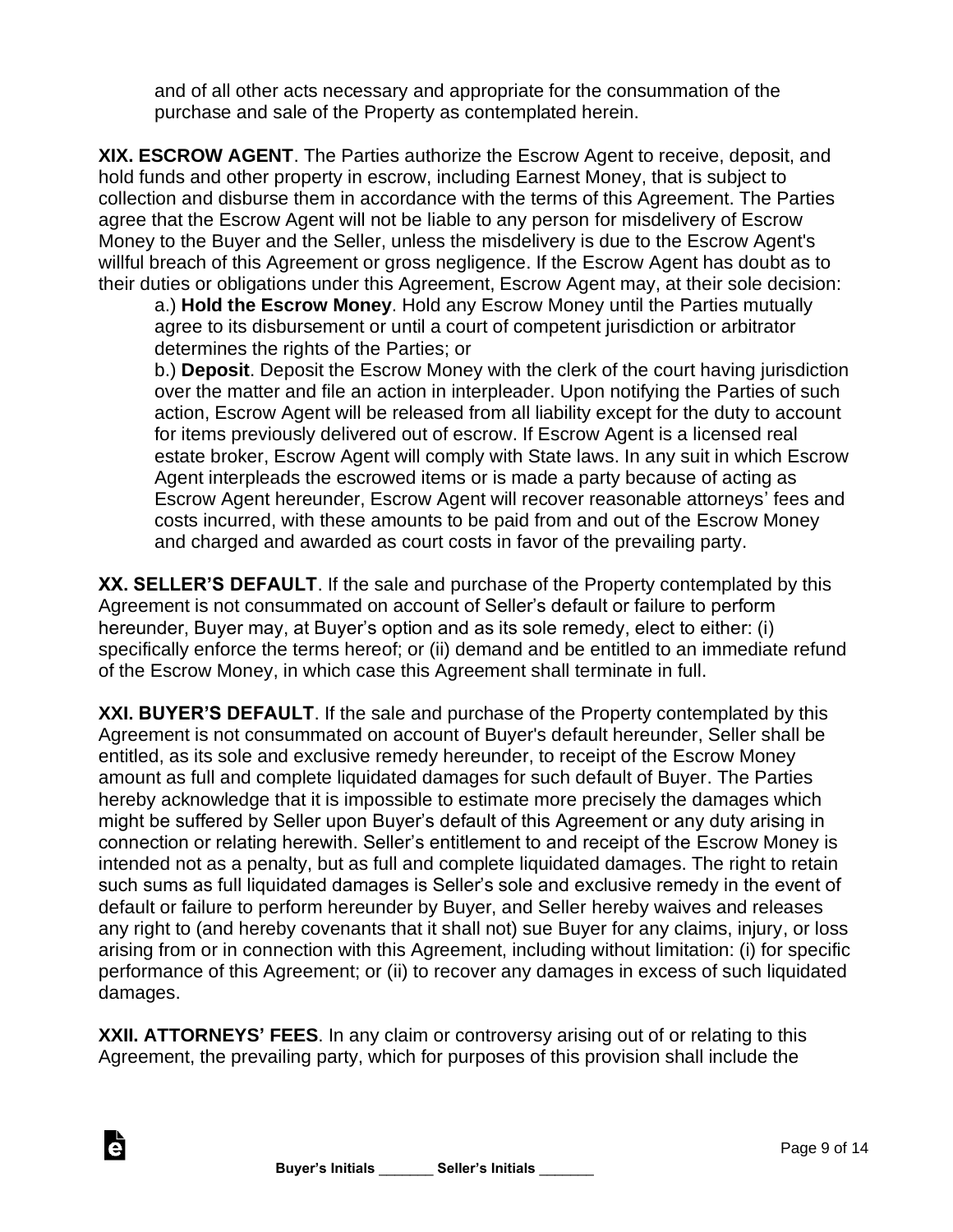Buyer, Seller, and any real estate agent, will be awarded reasonable attorneys' fees, costs, and expenses.

**XXIII. DAMAGE TO THE PROPERTY**. If the property is damaged, by fire or other casualty, after the Effective Date and before the Closing, the Seller will bear the risk of loss and the Buyer may cancel this Agreement without liability and the Escrow Money shall be returned to the Buyer. Alternatively, the Buyer will have the option of purchasing the Property at the agreed-upon Purchase Price and the Seller will credit the deductible, if any, and transfer to the Buyer at Closing any insurance proceeds or Seller's claim to any insurance proceeds payable for the damage. The Seller will cooperate with and assist the Buyer in collecting any such proceeds. The Seller shall not settle any insurance claim for damage caused by casualty without the consent of the Buyer.

Furthermore, if any part of the Property, after the Effective Date and before the Closing, is taken in condemnation or under the right of eminent domain, or proceedings for such taking are pending or threatened, the Buyer may cancel this Agreement without liability and the Escrow Money will be returned to the Buyer. Alternatively, the Buyer will have the option of purchasing what is left of the Property at the agreed-upon Purchase Price and the Seller will transfer to the Buyer at Closing the proceeds of any award or the Seller's claim to any award payable for the taking. The Seller will cooperate with and assist the Buyer in collecting such an award.

**XXIV. OPERATION OF PROPERTY DURING AGREEMENT PERIOD**. The Seller will continue to operate the Property and any business conducted on the Property in the manner operated prior to the Agreement and will take no action that would adversely impact the Property, tenants, lender, or business, if any. Any changes, such as renting vacant space, that materially affects the Property or the Buyer's intended use will be permitted only with the Buyer's consent.

**XXV. CLOSING PROCEDURE**. Unless otherwise agreed or stated herein, the Closing shall be in accordance with the Governing Law where the Property is located.

a.) **Possession and Occupancy**. The Seller will deliver possession and occupancy of the Property to the Buyer at Closing. The Seller shall provide access to all locks, including keys, remote controls, and any security/access codes, necessary to operate all locks, mailboxes, and security systems.

b.) **Costs**. The Buyer will pay the Buyer's attorneys' fees, taxes, and recording fees on notes, mortgages, and financing statements and recording fees for the deed. The Seller will pay the Seller's attorneys' fees, taxes on the deed, and recording fees for documents needed to cure title defects.

c.) **Documents**. The Seller will provide: the deed, the bill of sale, mechanic's lien affidavit, originals of those assignable service and maintenance contracts that will be assumed by the Buyer after the Closing, letters to each service contractor from the Seller advising each of them of the sale of the Property, and if applicable, the transfer of its contract, and any assignable warranties or guarantees received or held by the Seller from any manufacturer, contractor, subcontractor, or material supplier in connection with the Property; current copies of the condominium documents, if applicable;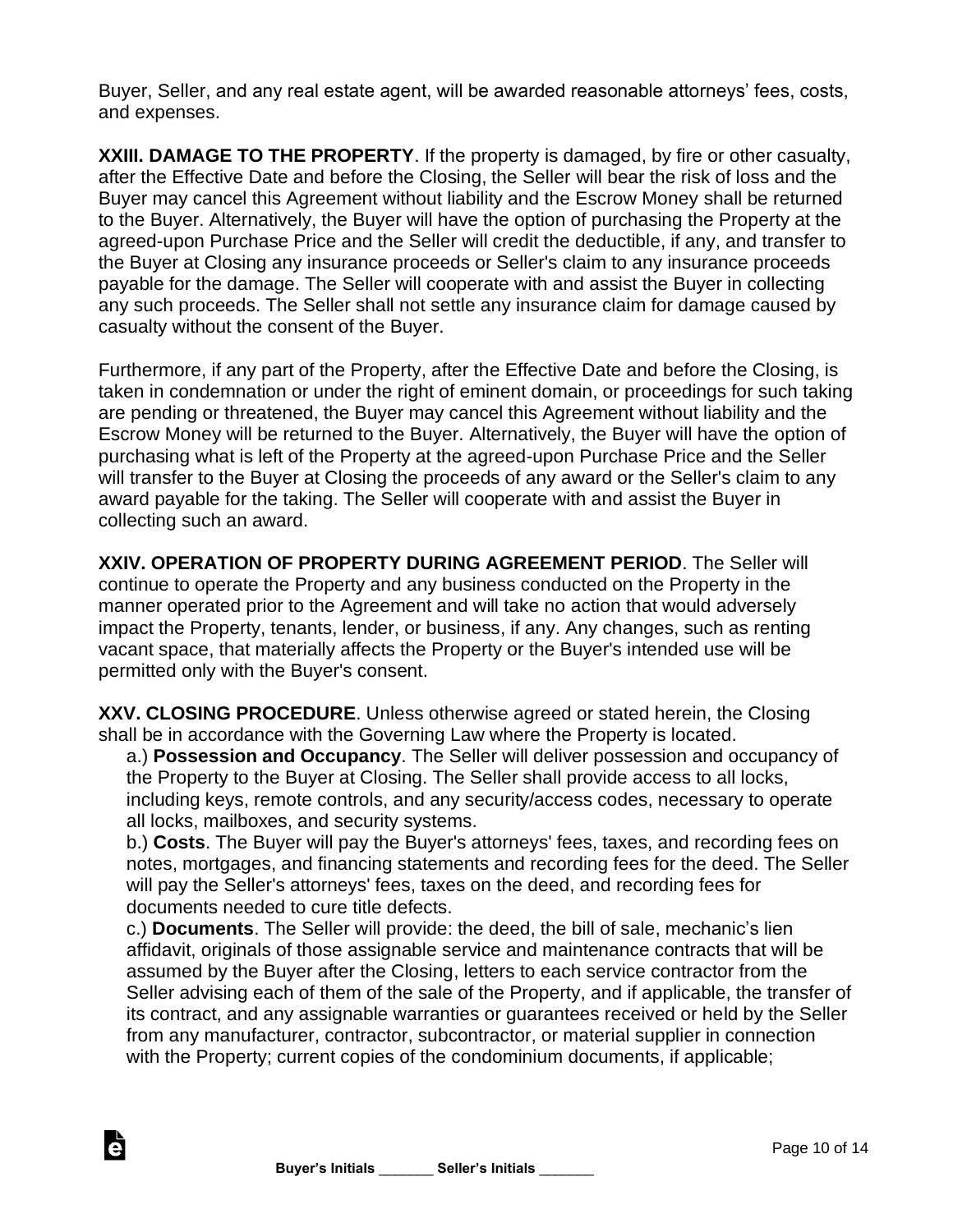assignments of leases and updated rent roll; tenant and lender estoppel letters; tenant subordination, non-disturbance and attornment agreements (SNDA's) required by the Buyer or the Buyer's lender; assignments of permits and licenses; corrective instruments; and letters notifying tenants of the change in ownership/rental agent. If any tenant refuses to execute an estoppel letter, the Seller will certify to the buyer that the lease is correct. If the Seller is an entity, the Seller will deliver a resolution of its Board of Directors authorizing the sale and delivery of the deed and certification by the appropriate party certifying the resolution and setting forth facts showing the conveyance conforms to the requirements of local law. The Seller will transfer security deposits to the Buyer. The Buyer will provide the closing statement, mortgages and notes, security agreements, and financing statements.

d.) **Taxes and Prorations**. The real estate taxes, personal property taxes on any tangible personal property, bond payments assumed by the Buyer, interest, rents (based on actual collected rents), association dues, insurance premiums acceptable to Buyer, and operating expenses will be prorated through the day before Closing. If the amount of taxes for the current year cannot be ascertained, rates for the previous year will be used with due allowance being made for improvements and exemptions. Any tax proration based on an estimate will, at the request of either party, be readjusted upon receipt of the current year's tax bill; this provision will survive the Closing.

e.) **Special Assessment Liens**. Certified, confirmed, and ratified special assessment liens as of the Closing will be paid by the Seller. If a certified, confirmed, and ratified special assessment is payable in installments, the Seller will pay all installments due and payable on or before the Closing, with any installment for any period extending beyond the Closing prorated, and the Buyer will assume all installments that become due and payable after the Closing. The Buyer shall be responsible for all assessments of any kind which become due and owing after the Closing, unless an improvement is substantially completed as of the Closing. If an improvement is substantially completed as of the Closing but has not resulted in a lien before Closing, the Seller will pay an amount of the last estimate of the assessment. This subsection applies to special assessment liens imposed by a public body and does not apply to condominium association special assessments.

**XXVI. RECORDING**. Buyer and Seller agree that before the recording of the deed can take place, funds provided shall be in one (1) of the following forms: cash, interbank electronic transfer, money order, certified check or cashier's check drawn on a financial institution located in the State of Governing Law, or any above combination that permits the Seller to convert the deposit to cash no later than the next business day.

**XXVII. ACCEPTANCE**. Seller warrants that Seller is the owner of the Property or has the authority to execute this Agreement. Therefore, by the Seller's authorization below, he/she/they accept the above offer and agrees to sell the Property on the above terms and conditions and agrees to the agency relationships in accordance with any agreement(s) made with a licensed real estate agent(s). The Seller has read and acknowledges receipt of a copy of this Agreement and authorizes any licensed real estate agent(s) to deliver a signed copy to the Buyer.

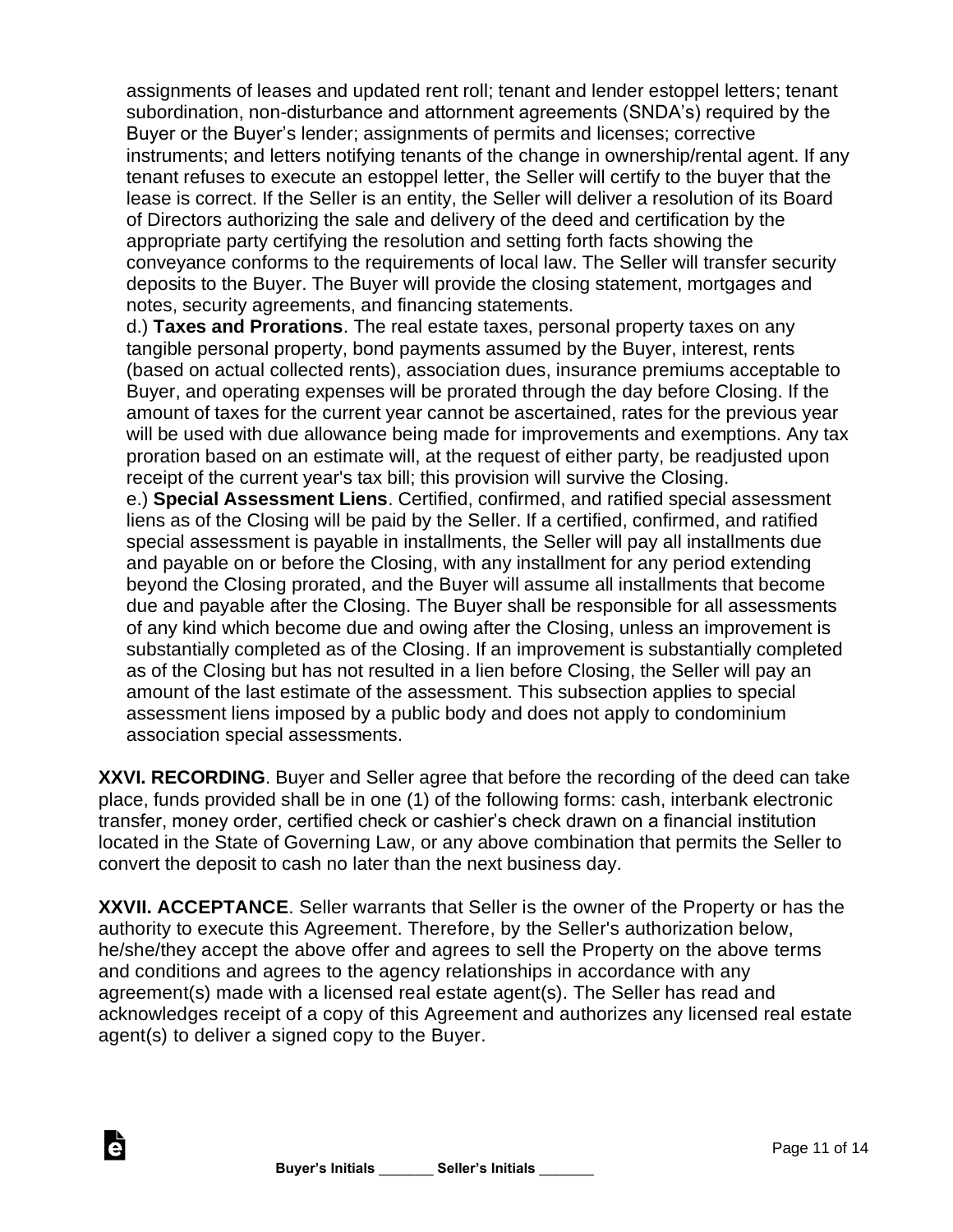Delivery may be in any of the following: (i) hand delivery; (ii) email under the condition that the party transmitting the email receives electronic confirmation that the email was received to the intended recipient; and (iii) by facsimile to the other party or the other party's licensee, but only if the transmitting fax machine prints a confirmation that the transmission was successful.

a.) **Real Estate Agent(s)**. If Buyer or Seller have hired the services of the licensed real estate agent(s) to perform representation on their behalf, he/she/they shall be entitled to payment for their services as outlined in their separate written agreement.

**XXVIII. BINDING EFFECT**. This Agreement shall be for the benefit of, and be binding upon, the Parties, their heirs, successors, legal representatives, and assigns, which, therefore, constitutes the entire agreement between the Parties. No modification of this Agreement shall be binding unless signed by both Buyer and Seller.

**XXIX. SEVERABILITY**. In the event any provision or part of this Agreement is found to be invalid or unenforceable, only that particular provision or part so found, and not the entire Agreement, will be inoperative.

**XXX. DISCLOSURES**. The following disclosures are attached to this Agreement and required to be read and signed by the Parties:

**XXXI. DISPUTE RESOLUTION**. Buyer and Seller agree to mediate any dispute or claim arising out of this Agreement, or in any resulting transaction, before resorting to arbitration or court action.

- a.) **Mediation**. If a dispute arises between or among the Parties, and it is not resolved prior to or after recording, the Parties shall first proceed in good faith to submit the matter to mediation. Costs related to mediation shall be mutually shared between or among the Parties. Unless otherwise agreed in mediation, the Parties retain their rights to proceed to arbitration or litigation.
- b.) **Arbitration**. The Parties agree that any dispute or claim in law or equity arising between them out of this Agreement or any resulting transaction, which is not settled through mediation, shall be decided by neutral, binding arbitration. The arbitrator is required to be a retired judge or justice, or an attorney with at least five (5) years of residential real estate law experience, unless the Parties mutually agree to a different arbitrator. Under arbitration, the Parties shall have the right to discovery in accordance with State law. Judgment upon the award of the arbitrator(s) may be entered into any court having jurisdiction. Enforcement of this Agreement to arbitrate shall be governed by the Federal Arbitration Act.
- c.) **Exclusions**. The following matters shall be excluded from the mediation and arbitration: (i) a judicial or non-judicial foreclosure or other action or proceeding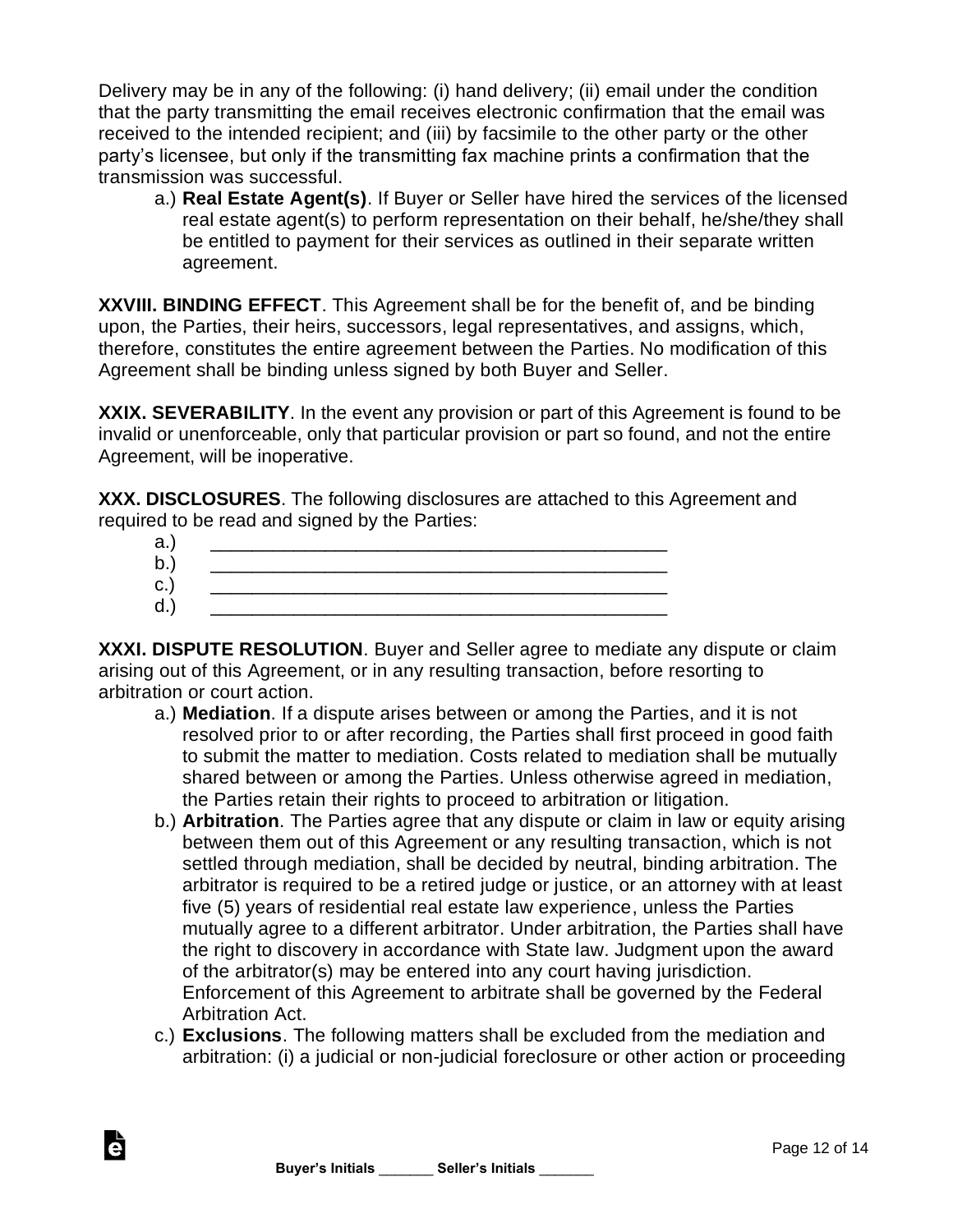to enforce a deed, mortgage or installment land sale contract as defined in accordance with State law; (ii) an unlawful detainer action, forcible entry detainer, eviction action, or equivalent; (iii) the filing or enforcement of a mechanic's lien; and (iv) any matter that is within the jurisdiction of probate, small claims, or bankruptcy court. The filing of court action to enable the recording of a notice of pending action, for an order of attachment, receivership, injunction, or other provisional remedies, shall not constitute a waiver or violation of the mediation and arbitration provisions of this Section.

**XXXII. TERMS AND CONDITIONS OF OFFER**. This is an offer to purchase the Property in accordance with the above-stated terms and conditions of this Agreement. If at least one, but not all, of the Parties initial such pages, a counteroffer is required until an agreement is reached. The Seller has the right to continue to offer the Property for sale and to accept any other offer at any time prior to notification of acceptance. If this offer is accepted and the Buyer subsequently defaults, the Buyer may be responsible for payment of licensed real estate agent(s) compensation. This Agreement and any supplement, addendum, or modification, including any copy, may be signed in two or more counterparts, all of which shall constitute one and the same writing.

**XXXIII. GOVERNING LAW.** This Agreement shall be interpreted in accordance with the laws in the State of \_\_\_\_\_\_\_\_\_\_\_\_\_\_\_\_\_\_\_\_ ("Governing Law").

**XXXIV. OFFER EXPIRATION**. This offer to purchase the Property as outlined in this Agreement shall be deemed revoked, and the Earnest Money shall be returned, unless this Agreement is signed by Seller and a copy of this Agreement is personally given to the Buyer by \_\_\_\_\_\_\_\_\_\_\_\_\_\_\_\_\_\_\_\_\_\_\_\_, 20\_\_\_\_, at \_\_\_\_: \_\_\_ □ AM □ PM.

**a.) Effective Date**. The "Effective Date" of this Agreement is the date on which the last one of the Parties has signed or initialed and delivered this offer or the final counteroffer. Calendar days will be computed without including Saturday, Sunday, or national legal holidays. Any time period ending on a Saturday, Sunday, or national legal holiday will extend until 5:00 p.m. local time of the next business day. Time is of the essence in this Agreement.

## **XXXV. ADDITIONAL TERMS & CONDITIONS**. \_\_\_\_\_\_\_\_\_\_\_\_\_\_\_\_\_\_\_\_\_\_\_\_\_\_\_\_\_\_\_\_\_\_

Ġ

**XXXVI. ENTIRE AGREEMENT**. This Agreement, together with any attached addendums or disclosures, shall supersede any and all other prior understandings and agreements, either oral or in writing, between the Parties with respect to the subject matter hereof and shall constitute the sole and only agreements between the Parties with respect to the said Property. All prior negotiations and agreements between the Parties with respect to the Property hereof are merged into this Agreement. Each party to this Agreement acknowledges that no representations, inducements, promises, or agreements, orally or otherwise, have been made by any party or by anyone acting on behalf of any party which are not embodied in this Agreement, and that any agreement, statement, or

\_\_\_\_\_\_\_\_\_\_\_\_\_\_\_\_\_\_\_\_\_\_\_\_\_\_\_\_\_\_\_\_\_\_\_\_\_\_\_\_\_\_\_\_\_\_\_\_\_\_\_\_\_\_\_\_\_\_\_\_\_\_\_\_\_\_\_\_\_\_\_\_ \_\_\_\_\_\_\_\_\_\_\_\_\_\_\_\_\_\_\_\_\_\_\_\_\_\_\_\_\_\_\_\_\_\_\_\_\_\_\_\_\_\_\_\_\_\_\_\_\_\_\_\_\_\_\_\_\_\_\_\_\_\_\_\_\_\_\_\_\_\_\_\_